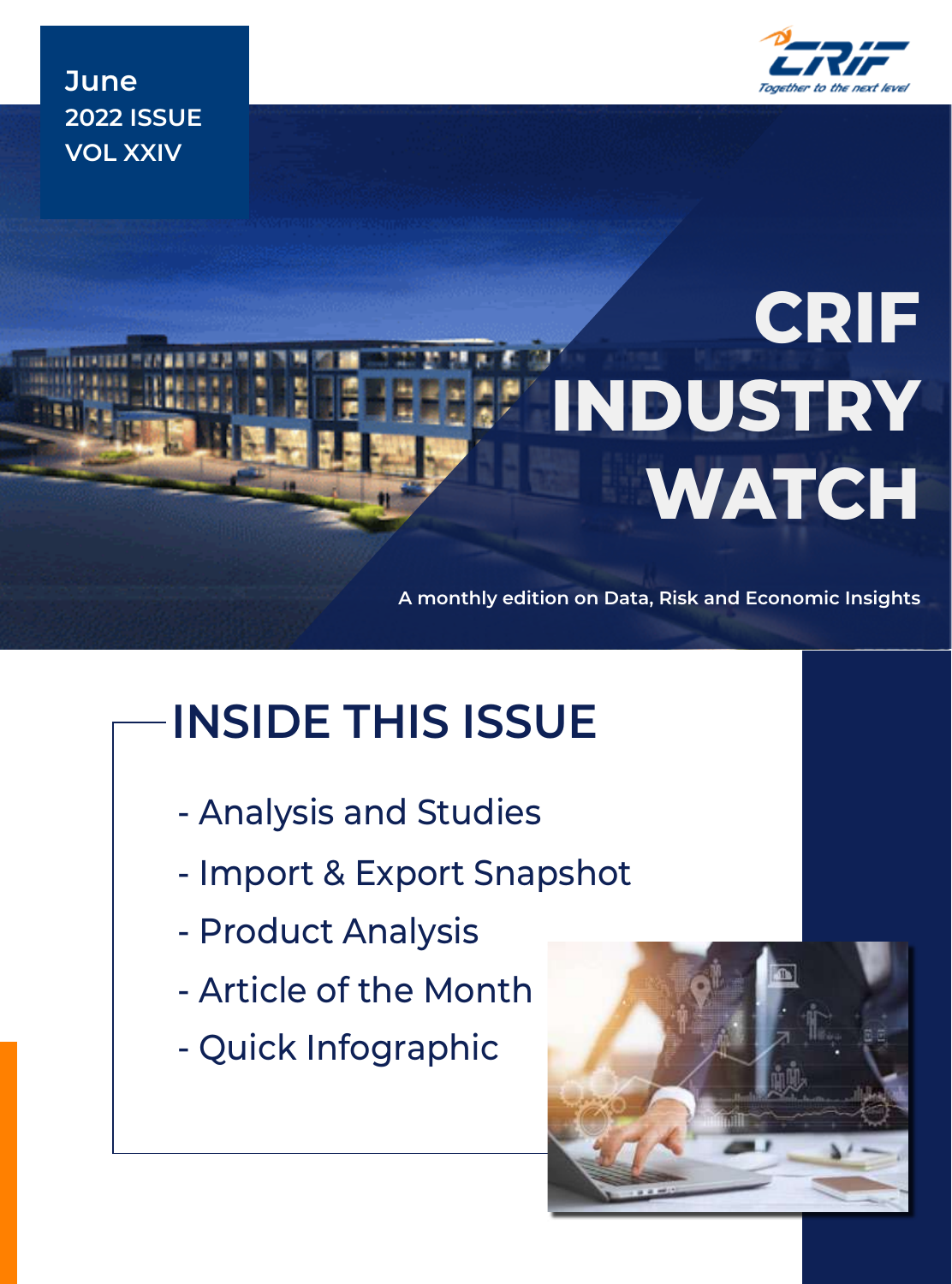### **Analysis and Studies**

### **PT CRIF Indonesia Study: Indonesia's Export Development in 2022**



### **Indonesia's exports in January 2022 reached a value of USD 19,173.7 million**

Indonesia's exports in January 2022 reached a value of USD 19,173.7 million with a volume of 27,176.5 thousand tons, consisting of USD 901.2 million of export results of oil and gas (oil and gas) and USD 18,272.5 million of export results of non-oil and gas commodities. Compared to the same period in 2021, the value of exports increased by USD 3,880.0 million, due to an increase in exports from the oil and gas group of USD 17.4 million, an increase of 1.96%.

Likewise, non-oil and gas exports increased by USD 3,862.7 million. Thus, it can be seen that revenues from the oil and gas sector have shown an increase. Despite the government's policy of prioritizing existing oil and gas production to meet domestic needs over exports, oil and gas exports continue to increase. Likewise for non-oil and gas exports, there was an increase in performance compared to the value of non-oil and gas exports for the same period in 2021. The increase in oil and gas exports was due to the increase in two oil and gas components, namely oil and gas products. The price of Indonesian crude oil in January 2022 was USD 85.89 per barrel, an increase of USD 32.72 per barrel compared to January 2021.

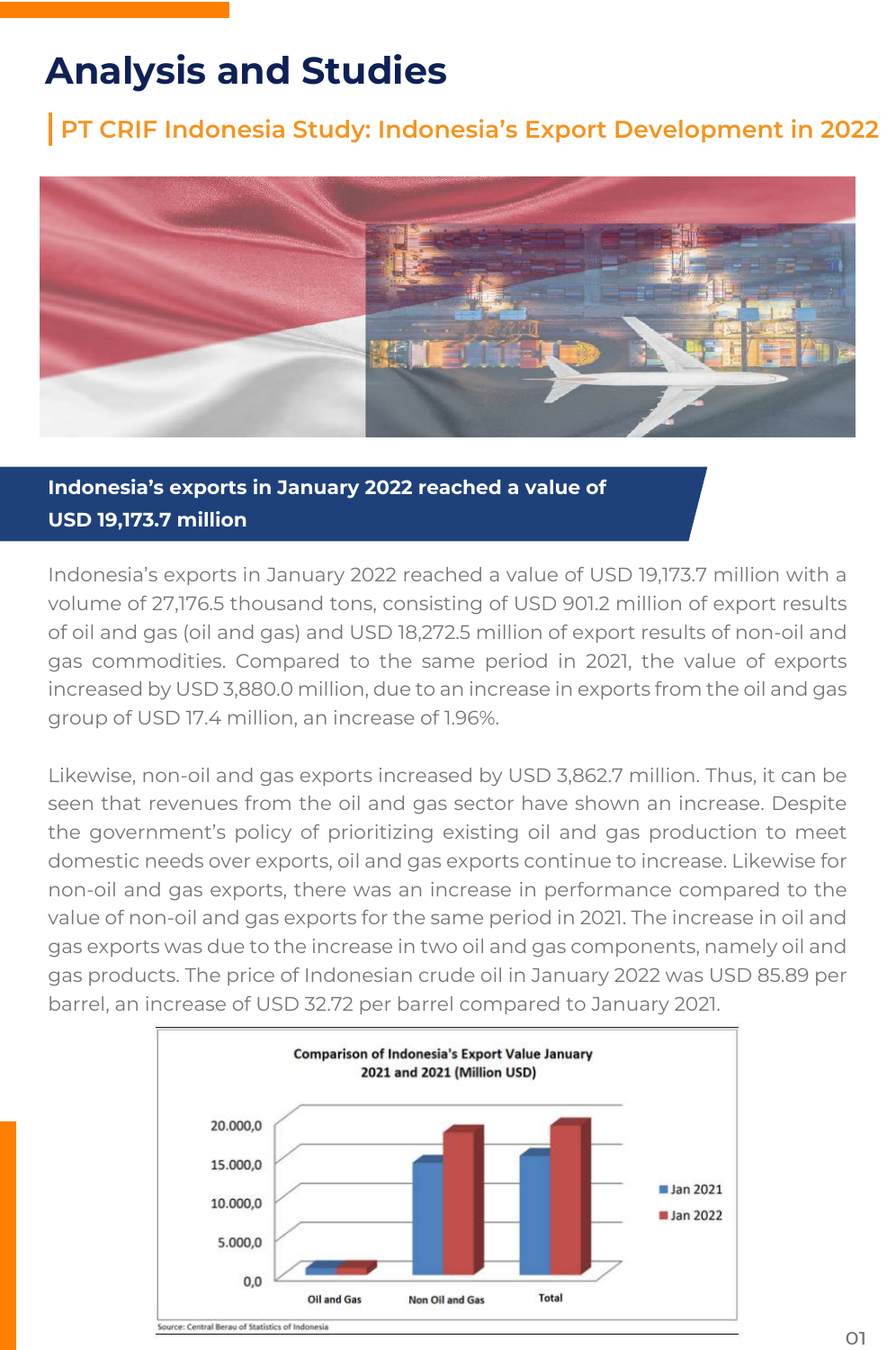Meanwhile, the export value of the oil and gas group in January 2021 was worth USD 883.8 million consisting of crude oil, oil and gas products worth USD 277.7 million, USD 113.3 million and USD 492.8 million, respectively. Meanwhile, in January 2022 for the oil and gas group, the details consist of USD 33.4 million of crude oil, USD 254.6 million of oil output and USD 613.2 million of gas. The export value for the non-oil and gas group consisting of agricultural products, processing industry products as well as mining products and others in January 2021 was USD 338.8 million, USD 11,981.4 million and USD 2,089.6 million, respectively. Meanwhile, in the January 2022 period, they reached USD 381.0 million, USD 15,721.0 million, and USD 2,710.5 million, respectively.



### **Export To Taiwan As Main Destination Country**

Taiwan's contribution is 2.54% of the total export shipments from Indonesia. The total export value recorded reached USD 486.10 million, an increase of 90% when compared to January 2021. However, it was informed that Taipei warned that there were factors of uncertainty in global trade as a result of the war in Ukraine. Taiwan's export orders, which determine global technology demand, jumped 21.1% year on year (yoy) to USD 51.56 billion last month. This causes an increase in the value of exports, one of which is in Indonesia.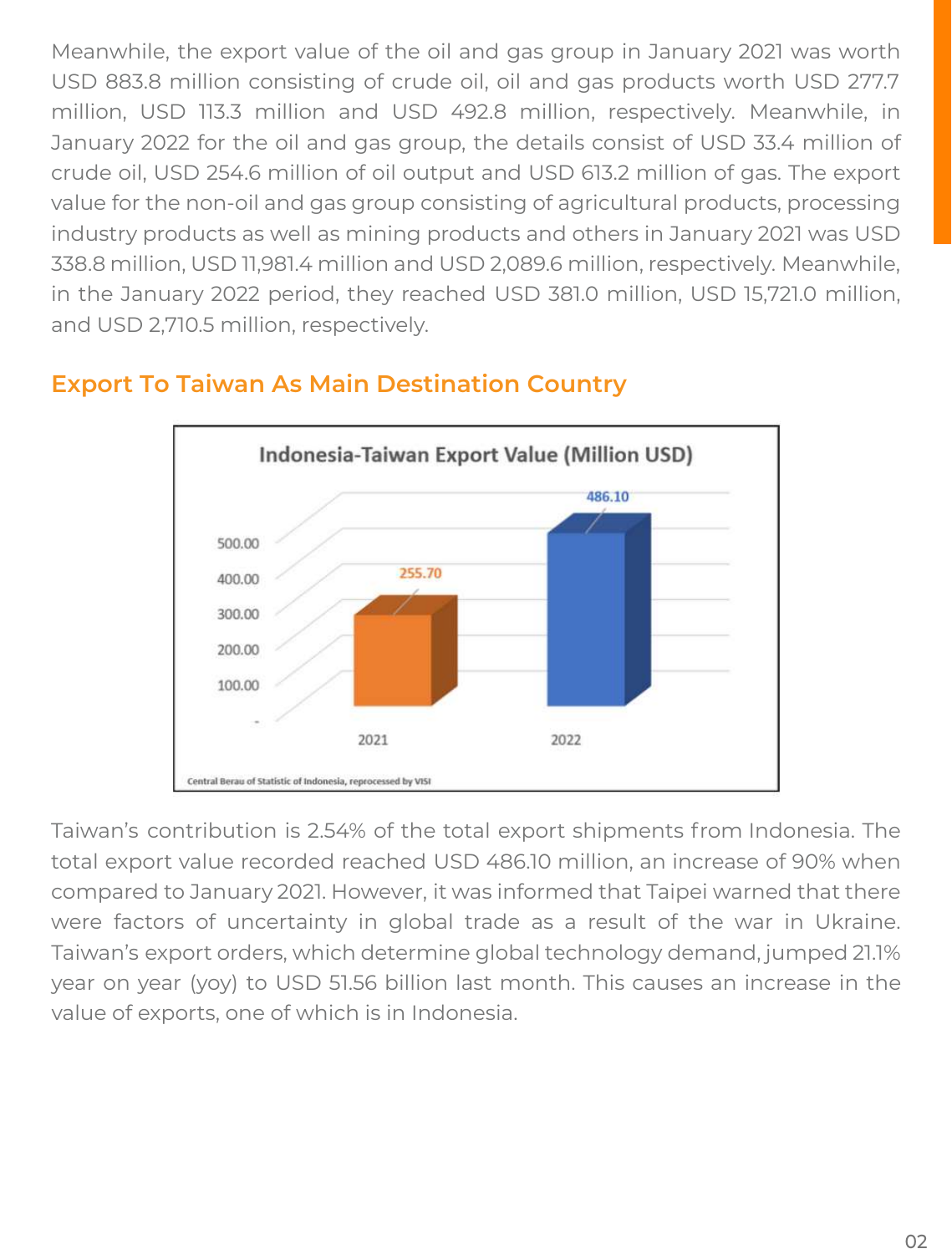### **Import & Export Snapshot**

**D17 D13 | Europe Day: A look at EU's economy**



#### **19 out of 27 countries have adopted a common currency, the euro, to facilitate trade and economic exchange**

Europe Day is an occasion marking the pace and unity among European nations, also celebrating the process which led to the creation of the European Union. In honor of this day, we would like to share with you some interesting facts about the EU's economy.

The EU is an intergovernmental organization formed by 27 states of the European continent. Officially born in 1993 with the Maastricht Treaty, it is the result of a fifty-year long process towards political and economic integration that started at the end of WWII. The founding countries of the European Union are Italy, Belgium, the Netherlands, Germany, Luxembourg, and France, but over time, more and more countries, including those behind the former iron curtain, have been integrated.

But, how is the European Union economy doing? Let's have a look!

The European Union is a free-trade and free-movement area. Goods, services, and people are freed from every custom or visa limitation. Also, 19 out of 27 countries have adopted a common currency, the euro, to facilitate trade and economic exchange. It is one of the wealthiest areas in the world, with a GDP of approximately 14 trillion dollars in 2021. Imports were valued at \$5.08 trillion in 2020, along with exports at a total of \$4.89 trillion. The biggest economy in the European Union is Germany, which is the main importer and exporter.

The EU accounts for 15% of the world's trade and, along with China and the United States, is a global player. It is the world's greatest exporter of manufactured products and services, as well as the world's largest export market for over 80 nations. The EU's industry is very diverse and it touches many areas: metal products, petroleum, coal, cement, chemicals, pharmaceuticals, aerospace, rail transportation equipment, passenger and commercial vehicles, construction equipment, industrial equipment, shipbuilding, electrical power equipment, machine tools, automated manufacturing systems, electronics and telecommunications equipment, fishing, food and beverages, furniture, paper, textile products.

The COVID-19 epidemic has thrown the EU into its worst-ever recession and threatens to increase inequality. Growth is returning as a result of strong and innovative policies, including a shared instrument to finance national recovery plans called Next Generation EU. A total of €2.018 trillion has been budgeted to invest in recovery.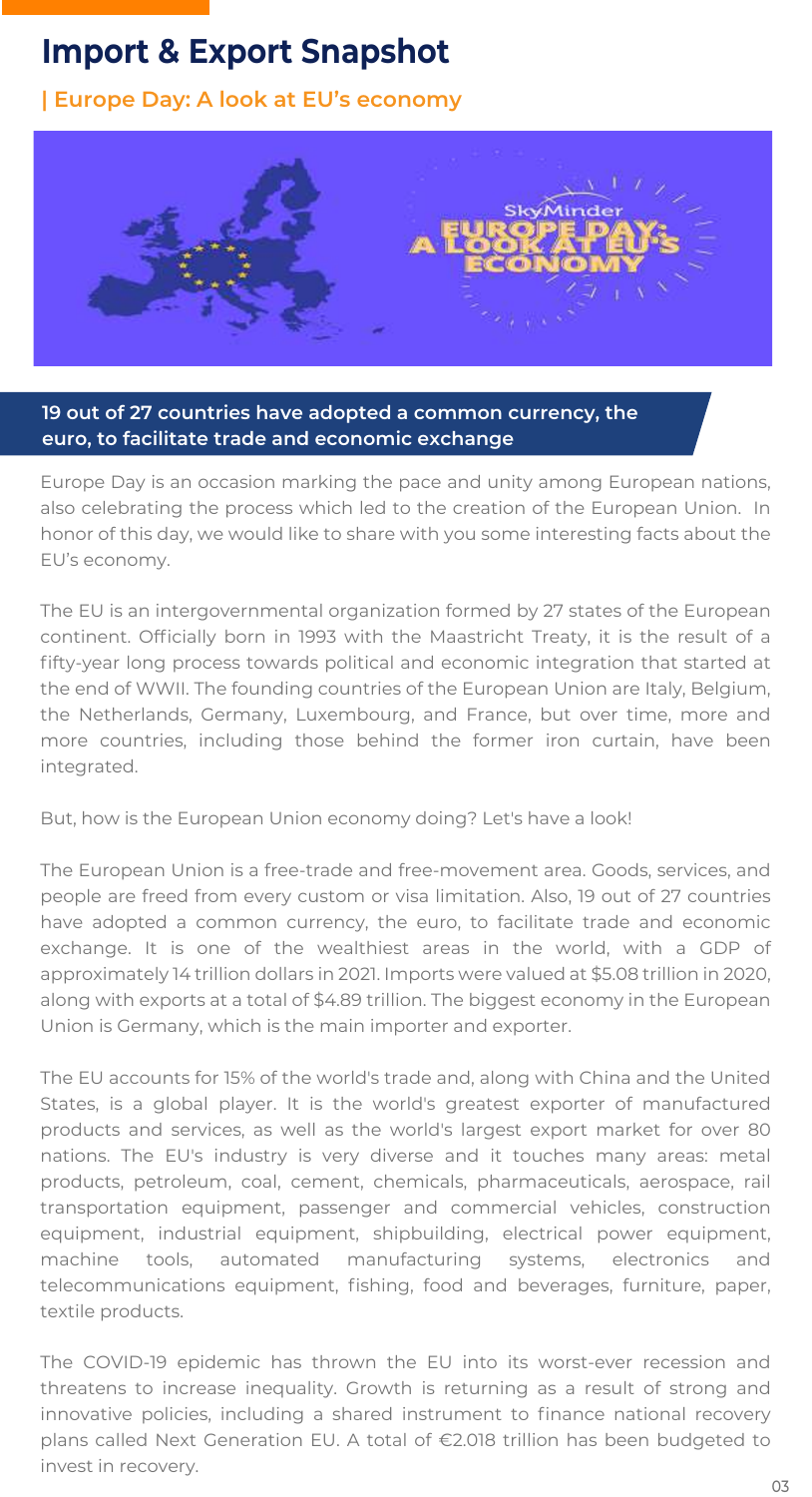### **Product Analysis**

### **| Coffee: A look at the market**



#### **The coffee industry's total global trade was worth \$30.8 billion in 2020**

**Coffee is one of the most beloved beverages in the world.** A ritual for billions of people, who every morning decides to start the day with a hot cup of fresh brew. From Italian espresso to Turkish coffee and many other varieties, it is part of many cultures all over the globe. A beverage that appears to have originated around the year 1400 in the Yemeni port city of Mocha from the roasted beans of the fruit Coffea arabica, a tree native to Ethiopia. Coffee was widespread first in the Islamic world, but thanks to trade it also arrived in Europe and gained popularity. The first European coffee house opened in Vienna changing the traditional recipe of Turkish coffee by adding milk and honey.



The coffee industry's total global trade was worth **\$30.8 billion in 2020**, a growth of 2.9% from 2019. **The main countries exporting the product were Brazil (\$5.08 billion), Switzerland (\$2.71 billion), Germany (\$2.59 billion), Colombia (\$2.54 billion), and Vietnam (\$2.24 billion). The top importers were the United States (\$5.43 billion), Germany (\$3.4 billion), France (\$1.94 billion), Belgium (\$1.71 billion), and Italy (\$1.64 billion).**

Are you evaluating the possibility of doing business with a company in this industry? When looking for a new supplier, customer, or partner, it is important to find reliable information about the business.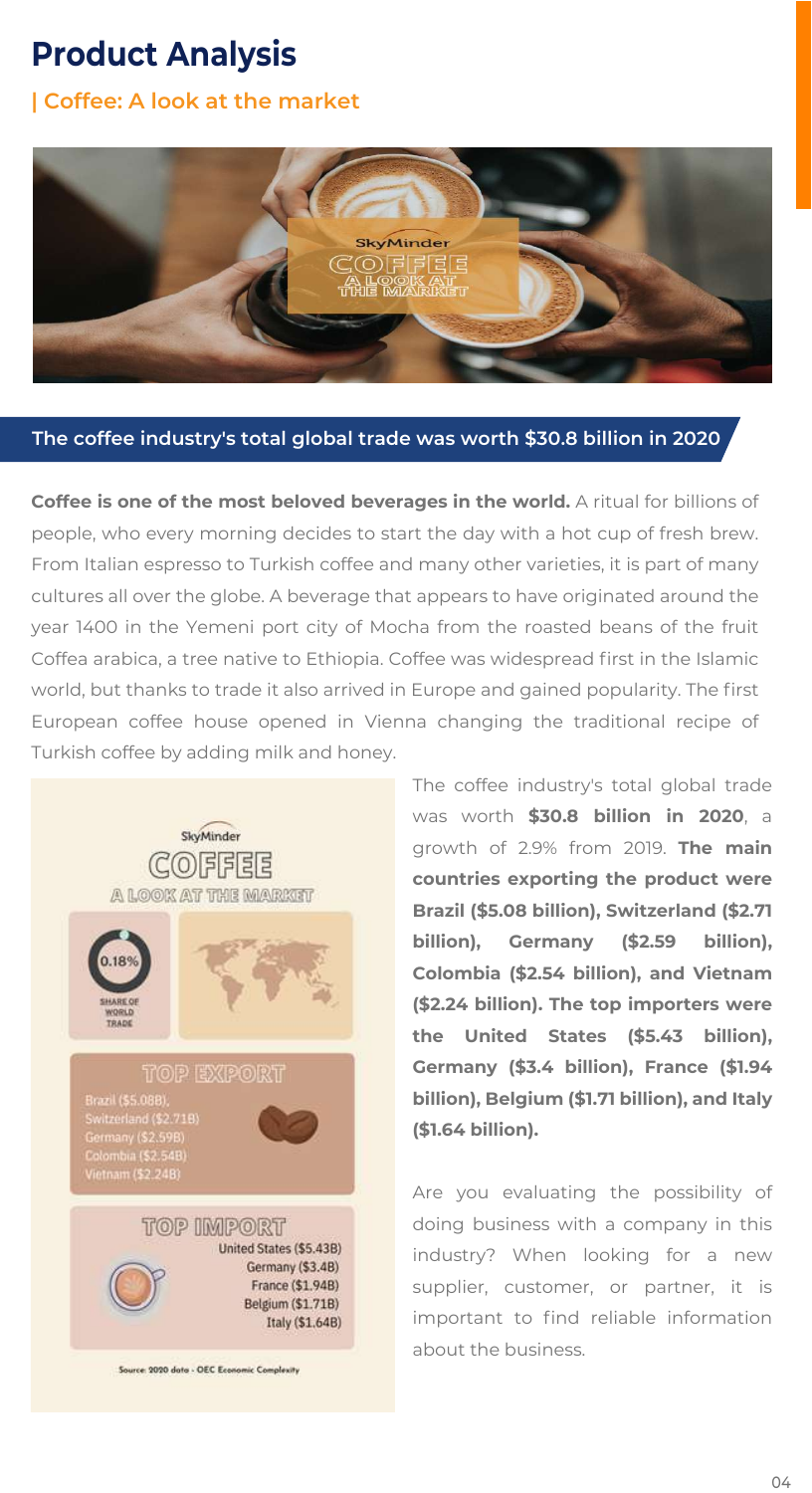### **Article of the Month**

### **Know in advance Cyber Risk for safe business relationship**

#### **It's important for businesses to understand in advance if a partner or potential partner is vulnerable to a cyber-attack**

Cyber Attacks are becoming more and more present in everyday business life and all industry or company, as well as institutions, can be exposed. It means that Cyber risk must be carefully analyzed during an overall evaluation process related to a customer or a supplier. A business's performance can be at risk not only in the case of financial issues or fraud but also when a cyber-crime occurs.

The number of serious cyber-attacks in the last few years proves that no business is safe, regardless of size, industry, market or country. Understanding in advance if a partner or a potential partner could be at risk is crucial for every company. A cyber-attack or a data breach causes business and reputational damages, as well as regulatory and compliance issues.

Starting from 2020, when the COVID-19 pandemic obliged companies in doing business in a totally different way, cases of cyber attacks, are showing a huge increase. Examples of cyber attacks are related data breaches, fraud, hacking, video and teleconference hijacking. Cyber Attack are now also part of the political crisis: Ukraine and Russia war is showing the possibility of an increase in cyber attacks as something real.

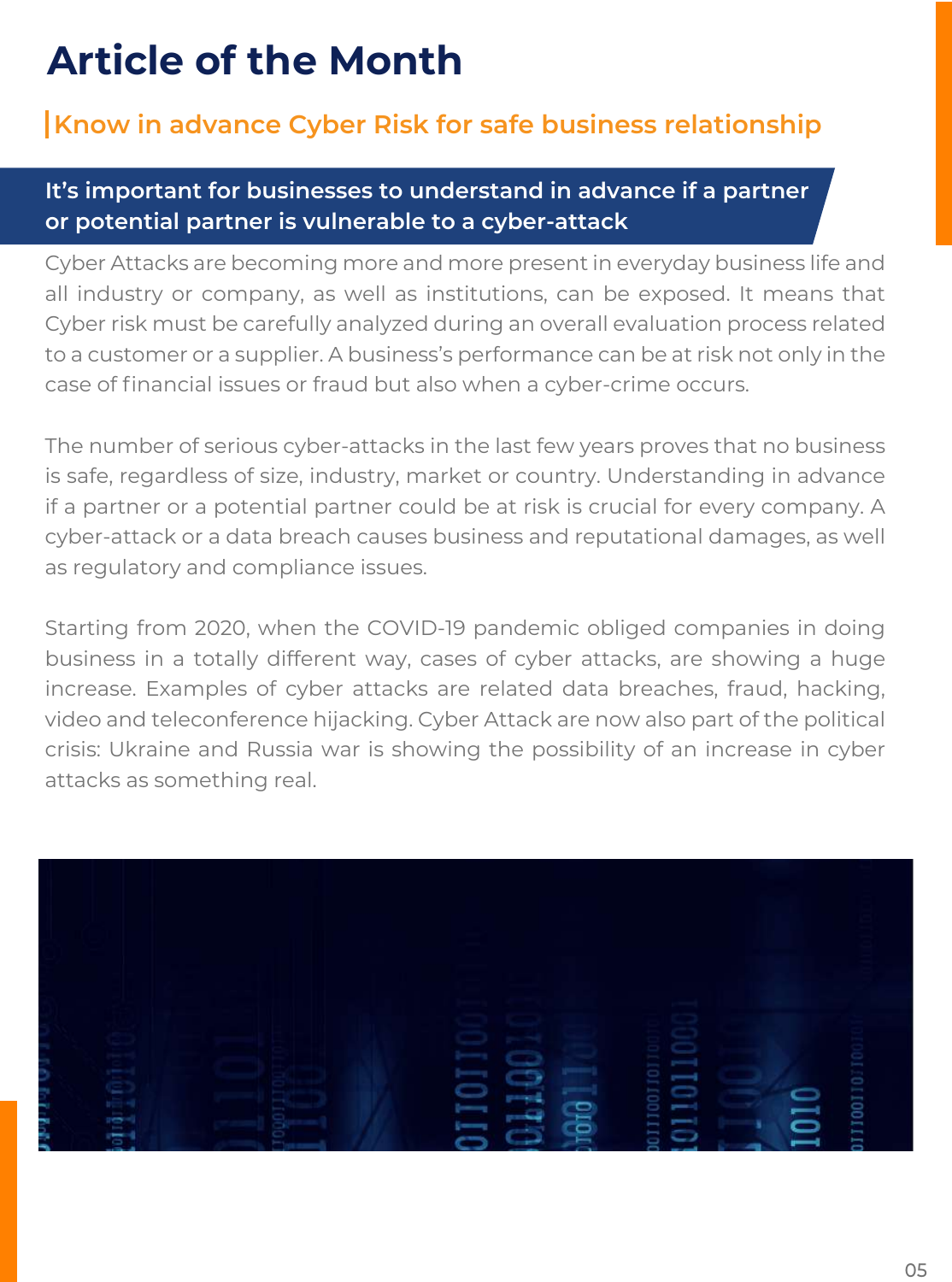One of the areas in which cyber attacks could generate very disruptive effects is the supply chain. The supply chain is a system of activities in handling, distributing, manufacturing and processing goods in order to move resources from a vendor to a consumer. Due to the complexity and importance of the supply chain, businesses must be vigilant in protecting it against a cyberattack. A supply chain cyber-attack has the potential to damage less secure elements in the supply network and can occur in any industry, from financial sectors to manufacturing and government.

The threat of a supply chain attack is significant in modern organizations. Globalization, decentralization and outsourcing of supply chain activities have created the increased potential for damage to all linked entities in the case of a cyber-attack. Sharing information digitally with suppliers is a vital process but it is this digital connection that can leave businesses exposed to cyber risk.



The effects of a cyber-attack on a supply chain can be immense and grow quickly. Starting with a major disruption of manufacturing processes, lost revenues, market share reduction and competitive advantage it can then lead to the loss of sensitive customer information. This can generate a low level of brand credibility and reputation leaving a company unable to meet requests coming from customers, so customers move to new suppliers able to guarantee provisions. In addition, for customers already using these suppliers, it can mean the slow down of their processes with severe internal and external impacts too.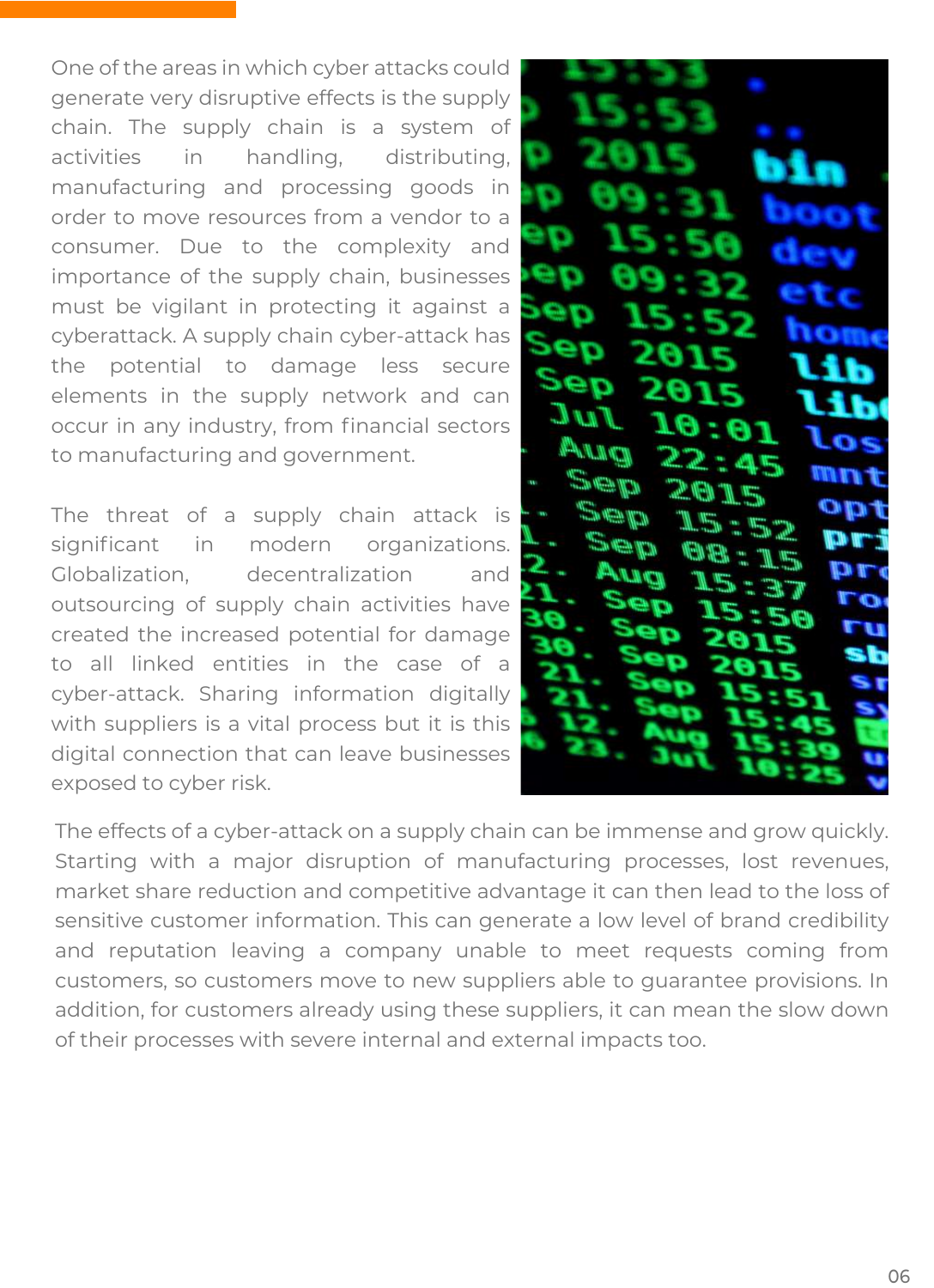

Sadly a cyber-attack not only impacts suppliers as victims of the attack itself but also customers who find themselves having to source a new supplier which isn't always a simple and quick task.

If a customer is a cyber attack victim, it means that all the internal systems could be damaged with a consequent impact to run the business as usual. This scenario can last days, weeks or months but in any case, the impact cannot be under-estimated. The capacity of the company to buy products is affected by a probable decrease, priority can be redefined with an overall slowdown of the activity. And everything must be faced very quickly to avoid a worsening of the situation.

For these reasons, it's important for businesses to understand in advance if a partner or potential partner is vulnerable to a cyber attack. It's standard practice to analyze business partners from a financial point of view, but now more than ever it's crucial to understand the cyber risks the company may face as well.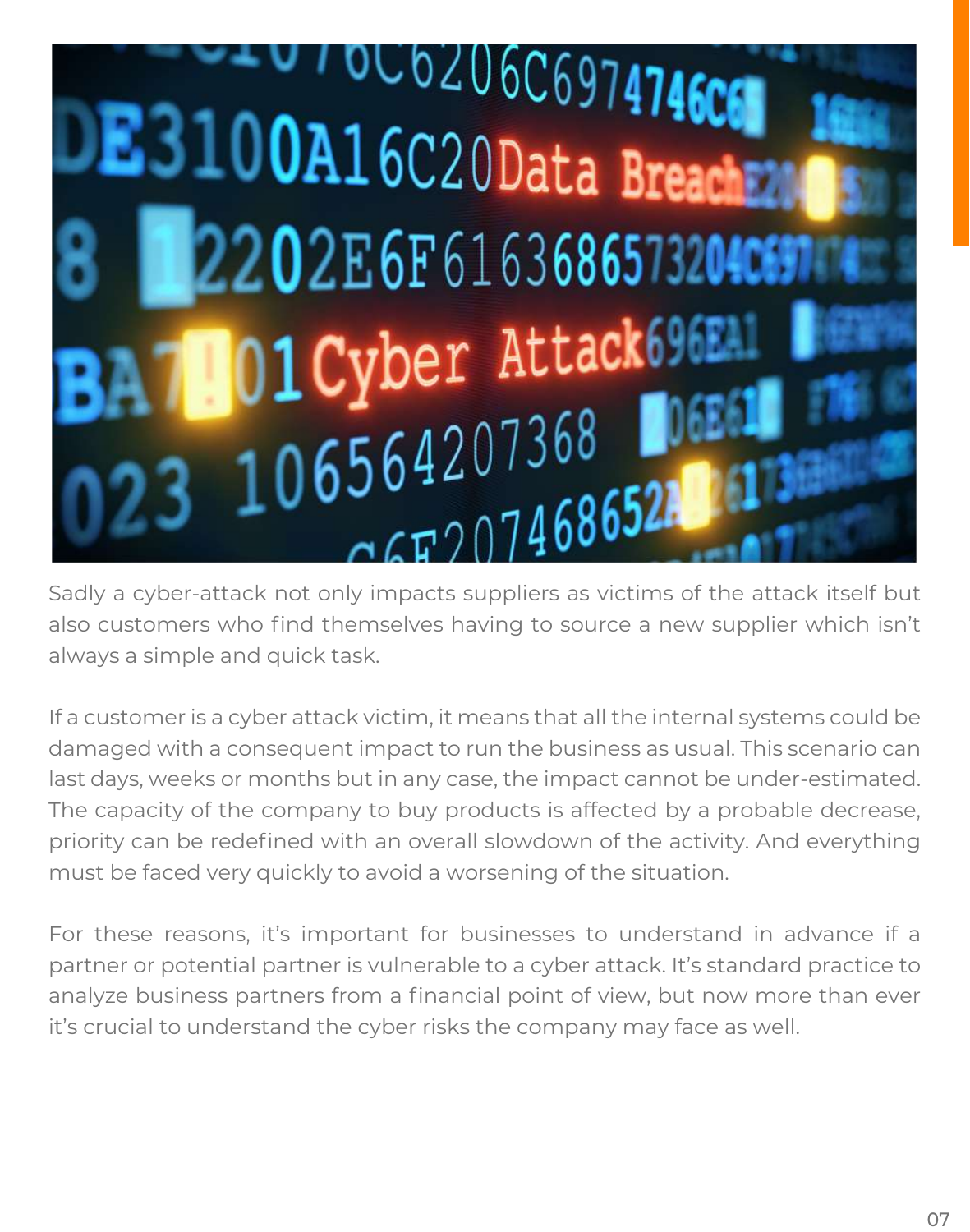

It is the reason why SkyMinder, the CRIF platform for business information where all B2B trade risks are extensively and strategically evaluated across global markets, has now made available a Cyber Risk Report. It utilizes pioneering cyber risk technology and expertise to show simply and easily the cyber risks a company faces. The Cyber Risk Report applies to any kind of business and requires only a website and company name to quickly show the cyber risks of a business partner.

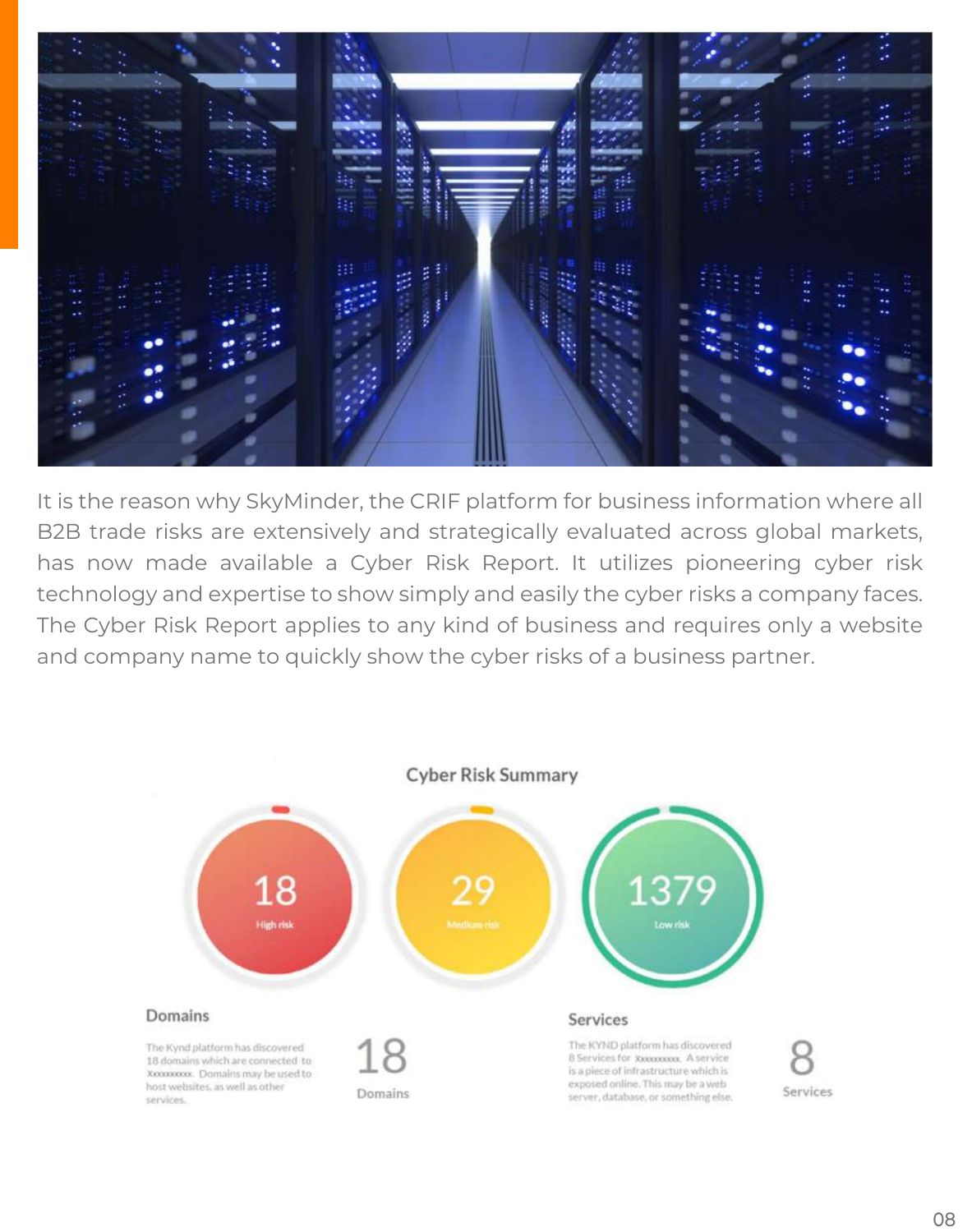## **Quick Infographic**

### **Supplier evaluation with CRIF's Business Information Report**

Vendor evaluation or vendor assessment is the process businesses use to determine whether their list of prospective vendors and suppliers can meet their organizational standards and comply with the rules of the contract. The intent is to secure a low-risk and best possible vendor-supplier portfolio. The benefits of the vendor risk assessment process, which far exceed the challenges of setting it up, including finding low-risk sources for high-quality goods and services, as well as the development of mutually beneficial, long-term business relationships.



### **Evaluate Your Vendors with CRIF's Supply Chain Due Diligence Report**



#### **What is Supply Chain Due Diligence?**

It accounts for the efforts taken to investigate a potential business partner and associated risks that can disrupt the supply chain of your company. The main and vital purpose of the process is to ensure that the portfolio of the top-notch suppliers is available at the disposal of the company.

#### **Key Benefits of Supply Chain Due Diligence**



Increase performance visibility: The simple process of measuring the performance of the suppliers can help improve the overall performance of the company.



Leverage the supply base: Plan a better and new range of products and services based on a good understanding of its suppliers' expertise, vital capabilities, and performance levels.



Diminish risk factors: Identify potential threats under credit lines, operations, possible bankruptcy, defaults and eliminate any corruption risks.



Align customer and supplier business practices: Ensure suppliers run their business operations in alignment with their customers sharing similar business ethics and work towards the continuous improvement of their operations.

Keep your third-party due diligence in check. **Get your Business Information Report from CRIF today!**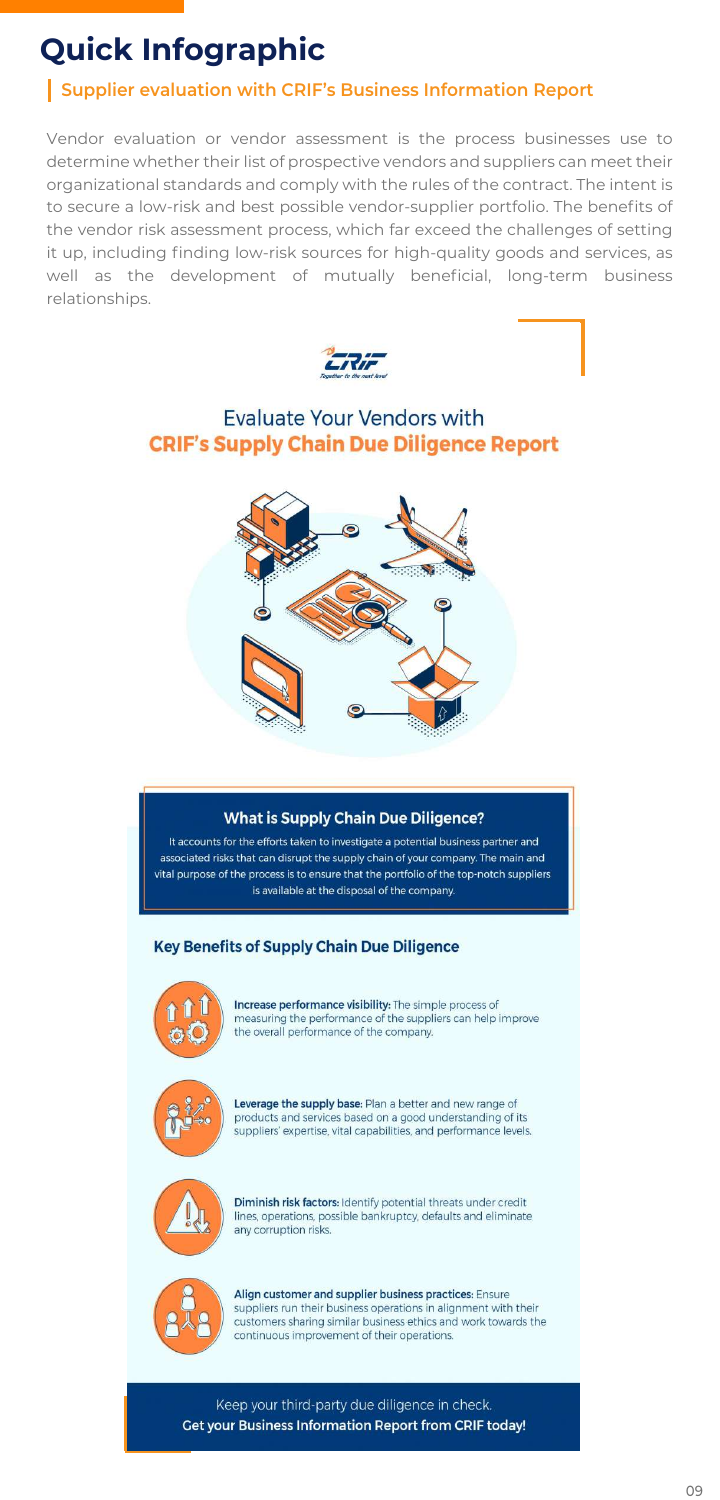### **About CRIF India**

CRIF India is one of India's leading provider of Credit Information, Business Information, Analytics, Scoring, Credit Management and Decisions Solutions.

CRIF's Business Information Report, commonly known as the BIR Report, is a new way of thinking about data and information and how they are linked to each other. Available in 230 countries and territories, CRIF'S Business Information Report contains up to date information collected from various data sources. The report helps in determining a company's profitability, financial trends, and risk. It also provides an in-depth profile of a company, including financial information, legal cases, history of business, ownership details, operational information, and details on related firms and special events that occurred in the past involving company management. It's an industry standard for evaluating both new and existing credit relationships, especially medium-to-high risk accounts. Additionally, it supports a company's other efforts, like marketing and purchasing.

### **Domestic Reports** -BIR Lite -BIR Standard -BIR Plus **Cross- Border (International) Reports** - Credit Reports on Overseas Clients - SKYMINDER Online Platform **Due Diligence Supplier & Vendor Evaluation Dealership Evaluation** Business Information Reports (BIR) offerings **Distributer Assessment Patent Due Diligence Report**

### **CRIF India's Business Information Offerings**

**Cyber Risk Assesment**